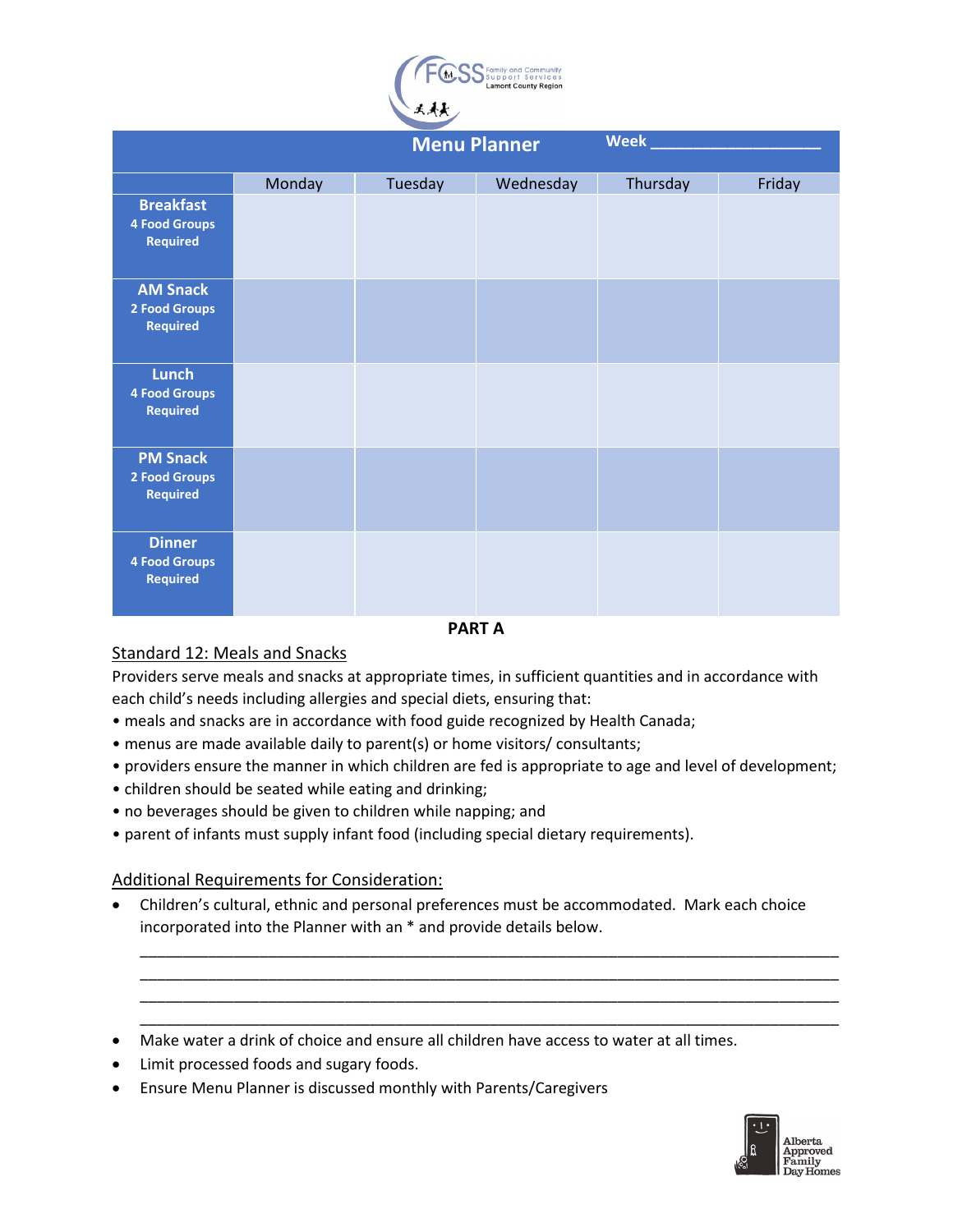

List all allergies of children enrolled:

# **PART B**

# **All Allergies must also be clearly posted in entrance and kitchen**

| <b>Weekly Activity Schedule</b><br><b>Week</b> |                                                                                     |                              |                              |                              |                              |                              |  |  |
|------------------------------------------------|-------------------------------------------------------------------------------------|------------------------------|------------------------------|------------------------------|------------------------------|------------------------------|--|--|
|                                                | Example                                                                             | Monday                       | Tuesday                      | Wednesday                    | Thursday                     | Friday                       |  |  |
| <b>Gross Motor</b><br><b>Activities</b>        | Time:<br>$7:15-8:00$                                                                | Time:                        | Time:                        | Time:                        | Time:                        | Time:                        |  |  |
|                                                | <b>Description:</b><br><b>Playing Catch</b><br>with a small ball                    | <b>Description:</b>          | <b>Description:</b>          | <b>Description:</b>          | <b>Description:</b>          | <b>Description:</b>          |  |  |
| <b>Fine Motor</b><br><b>Activities</b>         | Time:<br>$8:15-9:00$<br><b>Description:</b><br><b>Beading Craft</b>                 | Time:<br><b>Description:</b> | Time:<br><b>Description:</b> | Time:<br><b>Description:</b> | Time:<br><b>Description:</b> | Time:<br><b>Description:</b> |  |  |
| Literacy                                       | Time:<br>12:30-1:00                                                                 | Time:                        | Time:                        | Time:                        | Time:                        | Time:                        |  |  |
| <b>Activities</b>                              | <b>Description:</b><br>Read the Hungry<br>Caterpillar                               | <b>Description:</b>          | <b>Description:</b>          | Description:                 | <b>Description:</b>          | Description:                 |  |  |
| *Outdoor                                       | Time:                                                                               | Time:                        | Time:                        | Time:                        | Time:                        | Time:                        |  |  |
| <b>Activities</b>                              | 2:00-3:00<br><b>Description:</b><br>Local park for<br>free play                     | <b>Description:</b>          | <b>Description:</b>          | <b>Description:</b>          | <b>Description:</b>          | <b>Description:</b>          |  |  |
| Sleep/Quiet<br><b>Time</b>                     | Time:<br>1:00-2:00                                                                  | Time:                        | Time:                        | Time:                        | Time:                        | Time:                        |  |  |
| <b>Creative Play</b>                           | Time:<br>3:00pm -3:30pm                                                             | Time:                        | Time:                        | Time:                        | Time:                        | Time:                        |  |  |
| <b>Activities</b>                              | <b>Description:</b><br>Playdough Play                                               | <b>Description:</b>          | <b>Description:</b>          | <b>Description:</b>          | <b>Description:</b>          | <b>Description:</b>          |  |  |
| <b>Child Lead</b>                              | Time:                                                                               | Time:                        | Time:                        | Time:                        | Time:                        | Time:                        |  |  |
| <b>Activities</b>                              | 3:30pm-4:00pm<br><b>Description:</b><br>Children took<br>turns leading<br>song time | <b>Description:</b>          | <b>Description:</b>          | <b>Description:</b>          | <b>Description:</b>          | Description:                 |  |  |

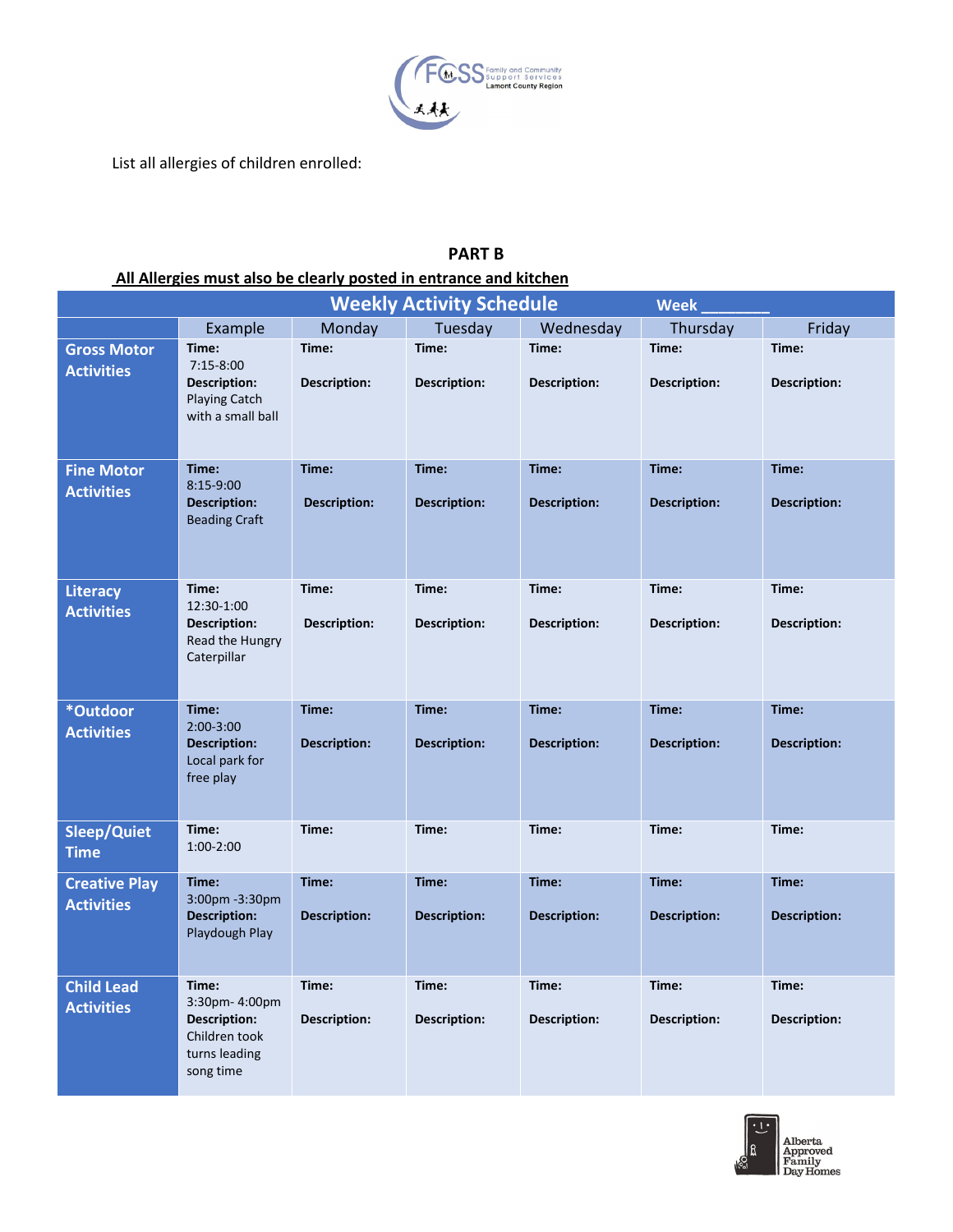

\* Outdoor Activities must be planned daily except for days in which the weather is sever and exposes the children in care to undue risk. In this case, documentation of weather conditions to be completed to justify cancelation of outdoor activities.

# Standard 7: Child Care Program

The family day home provider plans and implements a daily program of activities that is consistent with the agency's philosophy and is developmentally appropriate for the ages of the children.

The daily program, which includes both indoor and outdoor activities, should be made available to parent(s) and home visitor/ consultants who ask to see it.

Children with special needs may require activities and experiences adapted to their needs and abilities. The daily program ensures children's developmental needs are met, including:

- emotional;
- physical;
- intellectual; and
- creative and social.